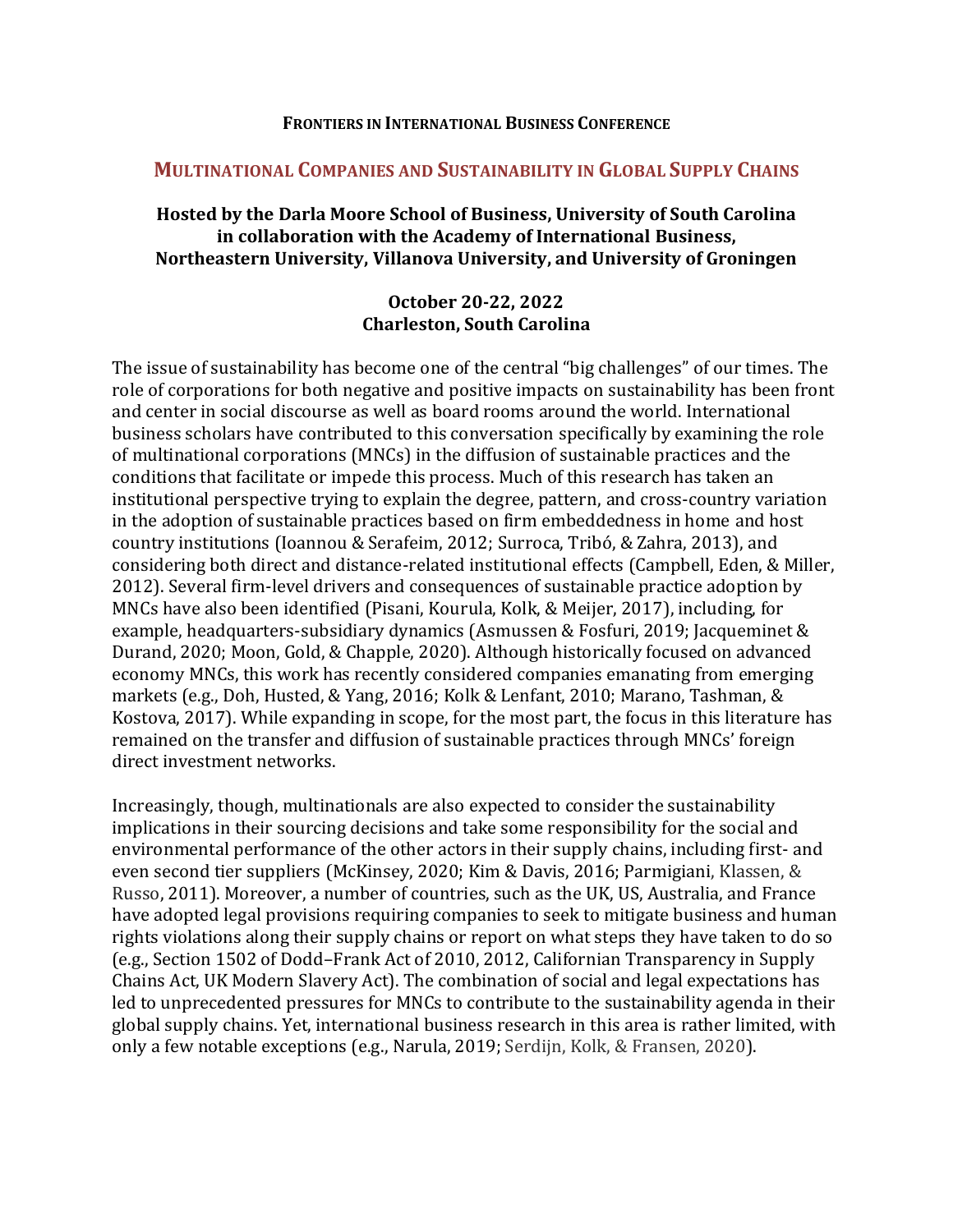The objective of the conference is to address this gap and strengthen the role of IB scholarship in studying MNCs' social and environmental impacts in global supply chains. We look for cutting edge scholarly contributions that offer novel theoretical insights and practical understandings. We recognize the importance of methodological diversity and a multidisciplinary approach, and hope to engage with ongoing research in a number of related fields including business ethics, corporate governance, strategy, supply chain management, development studies, labor and employment relations, political science, and economic geography.

The conference follows a *Journal of International Business Studies (JIBS)* Special Issues on the same topic, which is currently in progress [https://resource](https://resource-cms.springernature.com/springer-cms/rest/v1/content/18416482/data/v2)[cms.springernature.com/springer-cms/rest/v1/content/18416482/data/v2.](https://resource-cms.springernature.com/springer-cms/rest/v1/content/18416482/data/v2) The following are examples of research topics of great interest to the conference:

- o Inter-firm transfer of sustainability practices between MNCs and their suppliers: How do firms diffuse such practices among their global suppliers given that they are outside of their organizational and legal boundaries? What are the main challenges and mechanisms that have proven effective in such efforts? What are the main differences and possible synergies between intra-firm and inter-firm practice transfer in this area?
- o Supply chain governance: What are the most effective ways in which MNCs can control global suppliers, given the difficulty of monitoring their daily operations? How effective is "horizontal" multi-stakeholder governance of supply chain sustainability (involving industry associations, NGOs, labor unions, and local communities) vs. "vertical" governance that links MNCs to local suppliers? What are the strengths and limitations of these various approaches and what is the ultimate role of MNCs in them?
- o Institutional embeddedness of supply chain sustainability: What is the role and relative salience of various institutions (e.g., home, host country, transnational, and global) impacting environmental and social performance in global supply chains? What are the limits to institutional "reach" beyond the usual organizational and political boundaries?
- o Microfoundations of sustainability in global supply chains: What are the microfoundations of social and environmental performance in global supply chains? How do values and cognitions of business leaders affect the adoption and diffusion of social and environmental practices in that context? Is there a role for "intermediaries" in translating social and environmental expectations to suppliers, and bridging the inherent distances between the different parties? How and when sustainability practices become institutionalized or "taken-for-granted" among the various participants in global supply chains?

# **Submissions**

To ensure a vigorous discussion with novel ideas and insights, we seek participation from both leading scholars as well as colleagues who are newer to these areas of research. We encourage multidisciplinary submissions as well as manuscripts that are in different stages of development. If interested, please submit a max. 7-page (single spaced) proposal or extended abstract of your paper here: [https://meetings.aib.msu.edu/frontiers/2022/](https://nam12.safelinks.protection.outlook.com/?url=https%3A%2F%2Fmeetings.aib.msu.edu%2Ffrontiers%2F2022%2F&data=05%7C01%7Cv.marano%40northeastern.edu%7Ca916f519930c47f2ba5608da2de19357%7Ca8eec281aaa34daeac9b9a398b9215e7%7C0%7C0%7C637872744142410876%7CUnknown%7CTWFpbGZsb3d8eyJWIjoiMC4wLjAwMDAiLCJQIjoiV2luMzIiLCJBTiI6Ik1haWwiLCJXVCI6Mn0%3D%7C3000%7C%7C%7C&sdata=E24jOvcxI5%2BmoJ4WMMnhU6%2BGQISodu2kxBQBjLPi8%2BI%3D&reserved=0) in the period July 1 – 20, 2022. The 7-page limit does not include references, tables, figures